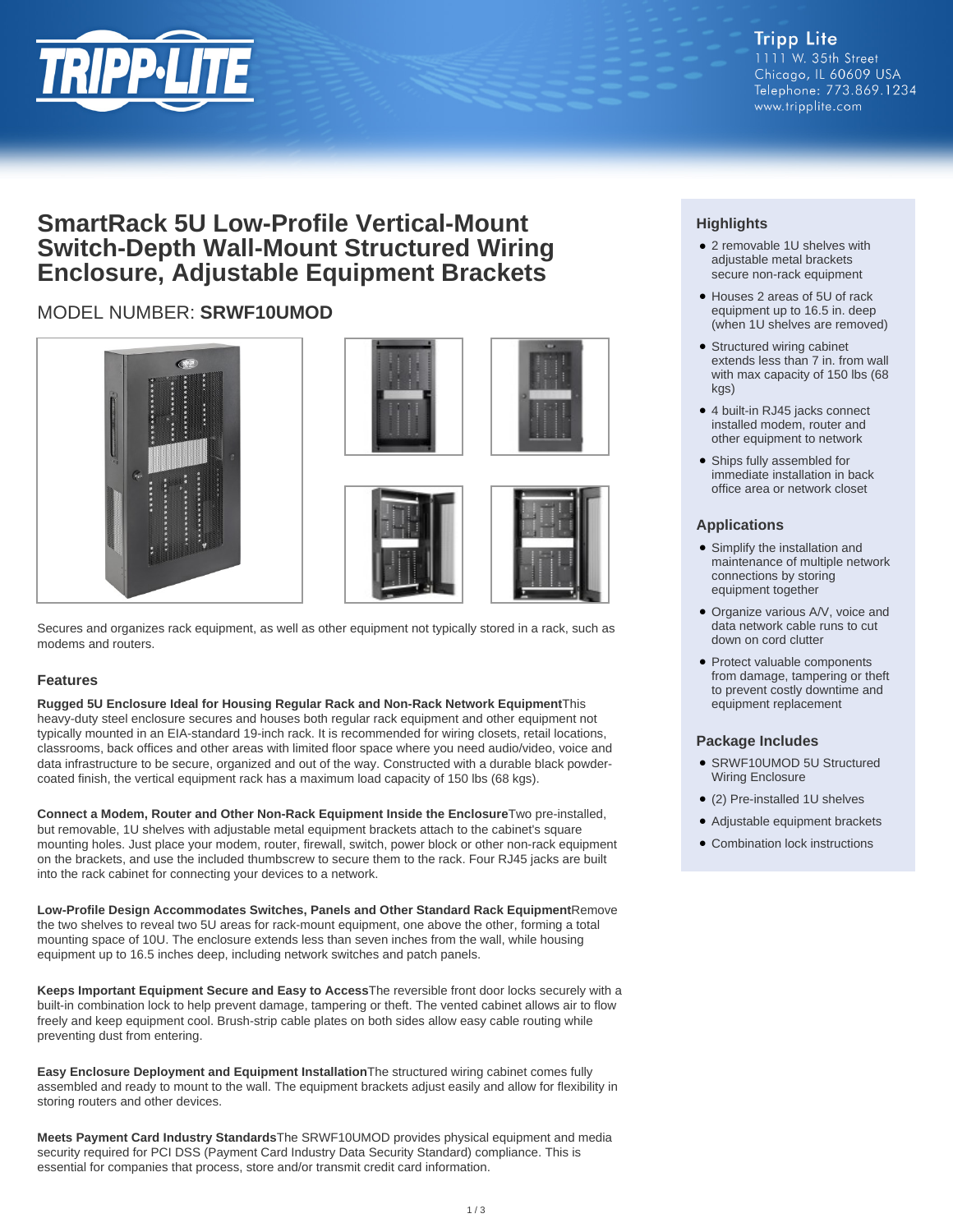

# **Specifications**

| <b>OVERVIEW</b>                      |                                     |
|--------------------------------------|-------------------------------------|
| <b>UPC Code</b>                      | 037332252876                        |
| <b>Device Compatibility</b>          | Network Switch; Patch Panel; Server |
| Rack Type                            | Small Enclosure                     |
| <b>PHYSICAL</b>                      |                                     |
| Color                                | <b>Black</b>                        |
| Rack Height                          | 5U                                  |
| Rack Depth                           | Mid; Shallow; Standard              |
| Maximum Device Depth (cm)            | 41.91                               |
| Maximum Device Depth (in.)           | 16.5                                |
| Maximum Device Depth (mm)            | 419                                 |
| Shipping Dimensions (hwd / in.)      | 13.78 x 22.83 x 38.60               |
| Shipping Dimensions (hwd / cm)       | 35.00 x 57.99 x 98.04               |
| Shipping Weight (lbs.)               | 42.00                               |
| Shipping Weight (kg)                 | 19.05                               |
| Unit Dimensions (hwd / in.)          | 35.56 x 20.00 x 10.7                |
| Unit Dimensions (hwd / cm)           | 90.32 x 50.80 x 27.178              |
| Unit Weight (lbs.)                   | 42.0000                             |
| Unit Weight (kg)                     | 19.05                               |
| Weight Capacity - Stationary (kg)    | 68                                  |
| Weight Capacity - Stationary (lbs.)  | 150                                 |
| Number of Vertical Mounting Rails    | $\sqrt{2}$                          |
| <b>FEATURES &amp; SPECIFICATIONS</b> |                                     |
| Extra Wide                           | $\mathsf{No}$                       |
| Grounding Lug                        | <b>YES</b>                          |
| <b>Built-in Cable Management</b>     | No                                  |
| <b>STANDARDS &amp; COMPLIANCE</b>    |                                     |
| <b>Product Compliance</b>            | RoHS; EIA/ECA-310-E                 |
| <b>WARRANTY</b>                      |                                     |